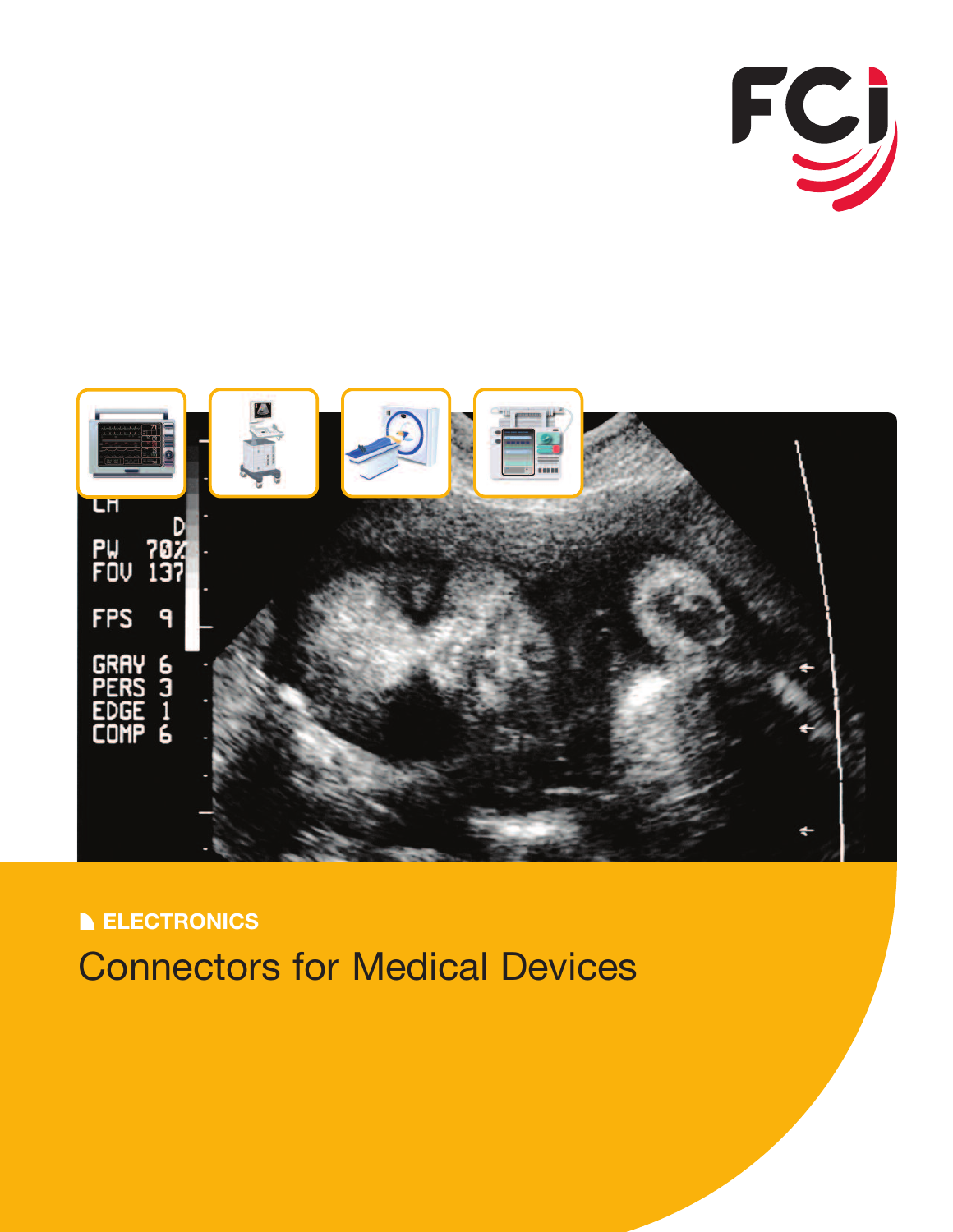## **CONNECTORS FOR MEDICAL APPLICATIONS**

Today's medical devices require increasing levels of functionality and flexibility. FCI brings its superior product performance and outstanding technical support to meet your needs in your next ultrasound, imaging, or analyzer application. FCI's experience in developing innovative high speed solutions makes us a perfect fit in today's medical equipment requiring higher bandwidth. Signal integrity excellence and high speed simulation provide the support you need to make your design a success. Additionally, FCI offers solutions for your next generation of miniaturization to make the most of your board space.

FCI offers more than connectors; we offer solutions, including custom high speed and power cable assemblies.

This guide covers FCI's broad range of products for medical equipment by application. Visit www.fci.com/medical or contact your local FCI representative for more information about our capabilities that will make your next design a success.

FCI - Your connection to innovation for your next medical design.

## **PATIENT MONITOR**

As with most other medical devices, patient monitoring becomes more and more advanced; new technologies are being applied to improve patient safety. With developments like web based monitoring; touchscreen functionality and wireless technology, choosing the right components for your application is more important than ever.



Conan® 1.0mm and Bergstak® 0.8mm Mezzanine Connectors



PV<sup>®</sup> 2.54mm and Minitek™ 2.0mm Crimp to Wire Systems





MMC/SD Card Reader







Clincher™ 2.54mm Flex **Circuitry Connector** 



**PCMCIA** 



Express Card™ Module and Card **Connectors** 

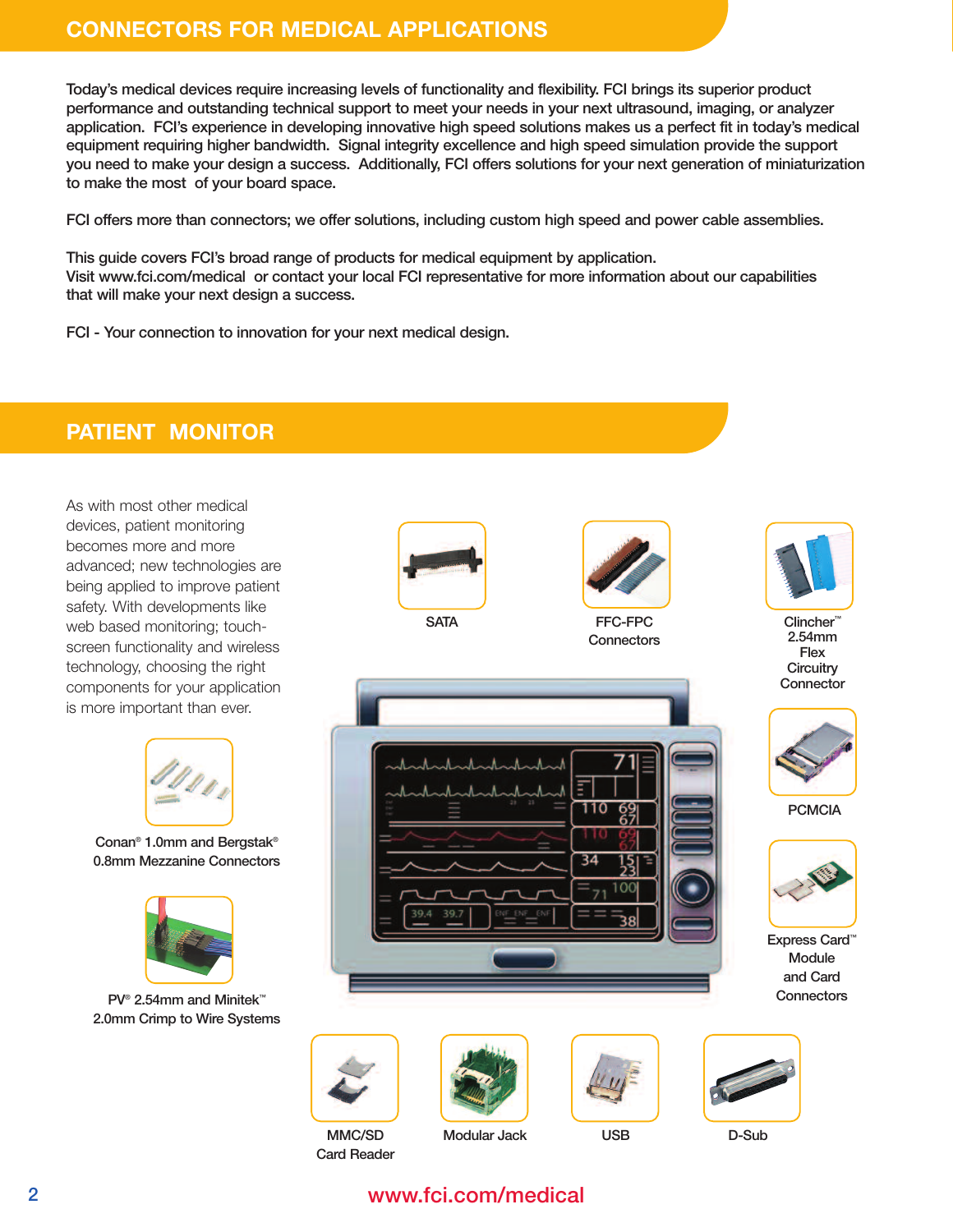# **ULTRASOUND**

Traditionally, ultrasound systems have used standards based architectures like CompactPCI bus or VMEbus. But with backplane performance hitting the limitations of standard architectures, there is a clear need for connector technologies that offer higher performance and higher reliability at a reasonable cost. FCI's Airmax VS® high speed connector system offers up to 25Gbps data speeds, excellent signal integrity, and simplified board routing because it eliminates the need for interleaving metal shields. Cardedge technology, like FCI's PCI Express™ or MicroTCA™ range, is also a logical choice for these backpanel connections, combining high speed performance and reliability at low applied cost.







Edge Connectors

DDRII



PCMCIA



Express Card™ Module and Card **Connectors** 



USB



Modular Jack







Sockets PwrBlade® Power Distribution Connector System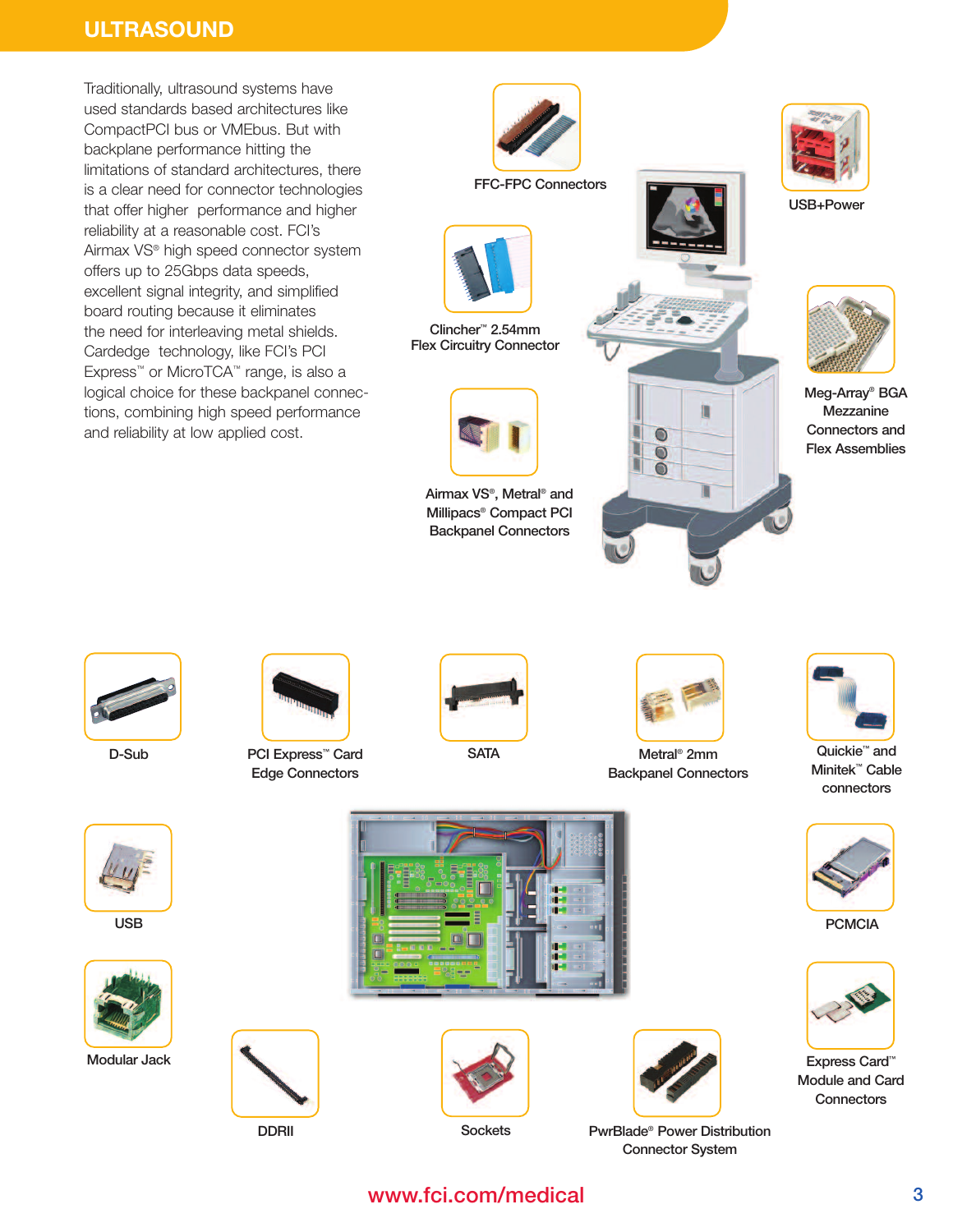Today's medical imaging devices are being designed to provide more accuracy and speed than ever before. The latest trend in attaining this goal is by incorporating multiple technologies in one system (i.e. MRI and PET). FCI offers the latest technology to support the leading edge of imaging technology such as our MEG-Array® high density board to board connector system. MEG-Array provides the features needed for MRI, CT, and other imaging applications to get closer to real time diagnosis. Used to terminate the photo diode within the scanner, MEG-Array's higher density to allow a greater number of slices, resulting in more accurate imaging. Additionally, MEG-Array delivers outstanding electrical performance, achieving data rates of up to 10 Gb/s. BGA termination affords greater flexibility in board layout, trace routing, and reduced PCB layer count. MEG-Array is also available in custom solutions mounted on flexible circuit material.

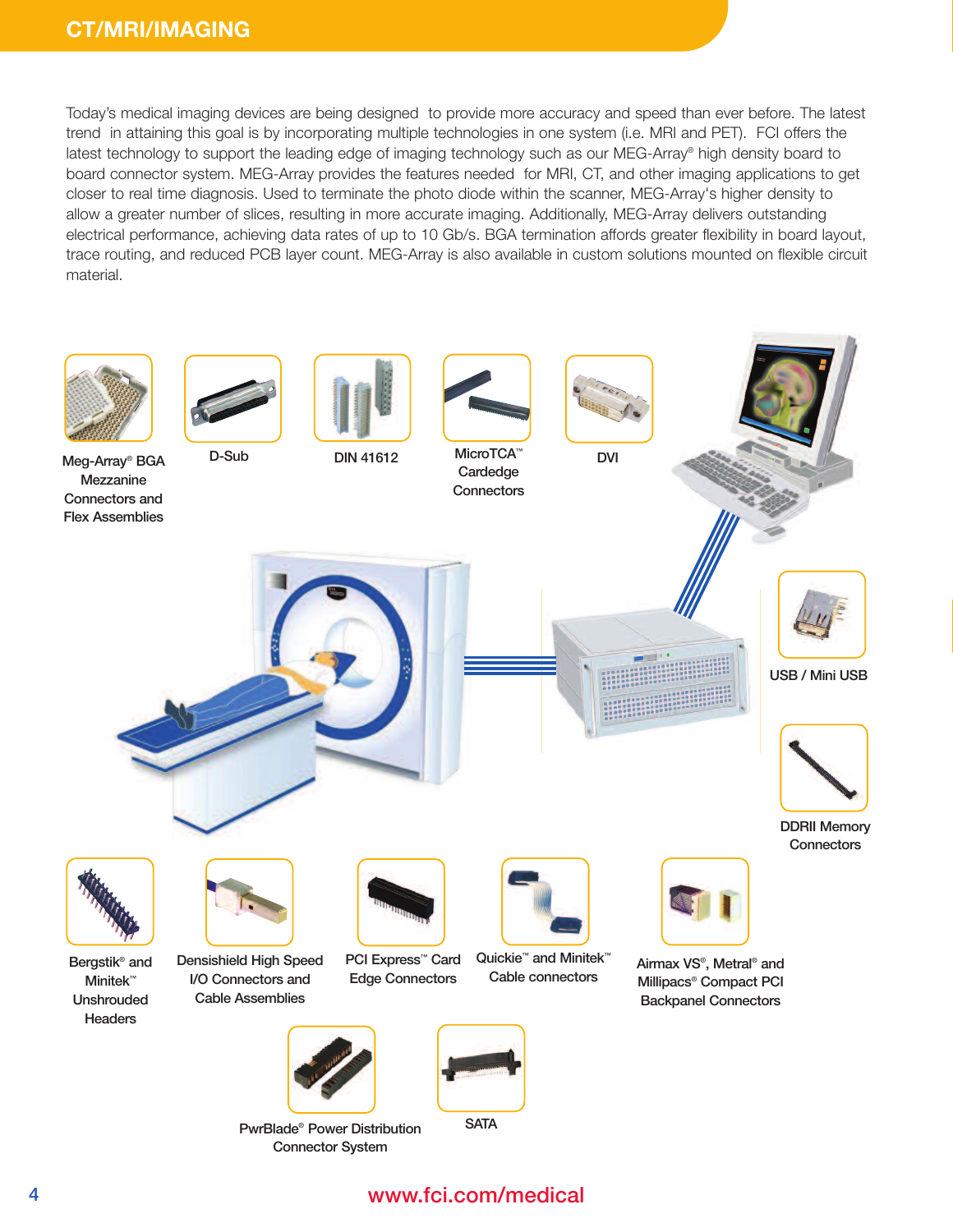# **DEFIBRILLATOR**







Power Card-edge DIN 41612

PCI Express™ Card Edge Connectors Conan® 1.0mm and Bergstak®

0.8mm Mezzanine Connectors









PCMIA

Express Card™ Host and Module System



DDR II Memory **Connectors** 



Bergstik<sup>®</sup> and Minitek<sup>™</sup> Unshrouded Headers



FFC-FPC **Connectors** 



Dubox™ and Minitek™ PCB Receptacles

# **OTHER MEDICAL DEVICES**



PV® 2.54mm and Minitek™ 2.0mm Crimp to Wire Systems



BTFW Floating Board to Board Connectors



Clincher™ 2.54mm Flex Circuitry Connector



MMC/SD Card Reader



Conan® 1.0mm and Bergstak® 0.8mm Mezzanine Connectors



www.fci.com/medical





Bergstik<sup>®</sup> and Minitek<sup>™</sup> Unshrouded Headers



Dubox™ and Minitek™ PCB Receptacles



USB / Mini USB



Modular Jack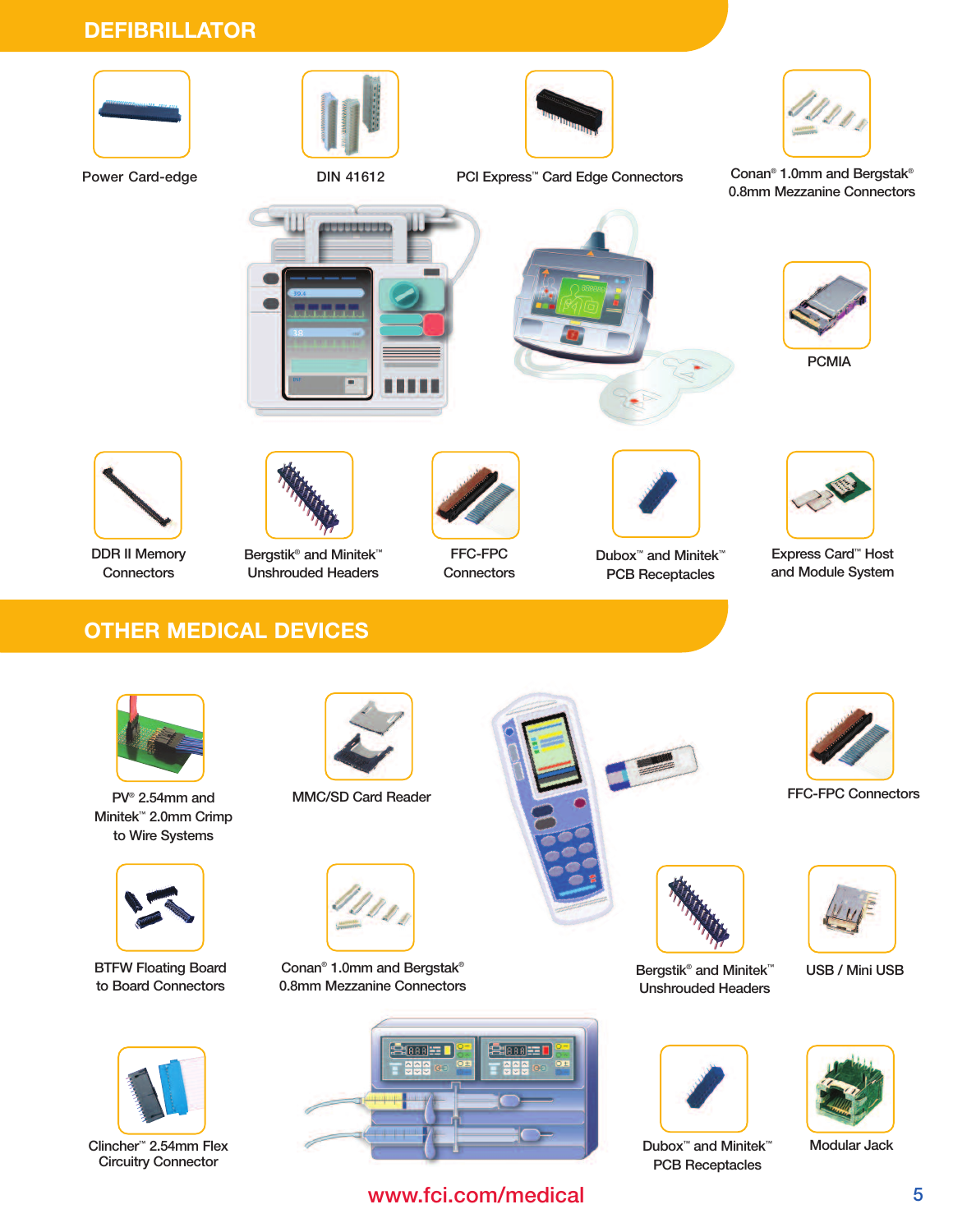# **FCI PREFERRED SOLUTIONS**

| BOARD-TO-BOARD                              |                                                 | <b>ITEM NUMBERS</b>                    |                            |
|---------------------------------------------|-------------------------------------------------|----------------------------------------|----------------------------|
|                                             | 2.54mm BergStik <sup>®</sup> Unshrouded Headers |                                        |                            |
| Straight                                    | Single Row<br>Double Row                        | 77311<br>77313                         | 95293*<br>95278*           |
| Right-Angle                                 | Single Row<br>Double Row                        | 77315<br>77317                         |                            |
| Stacking                                    | Single Row<br>Double Row                        | 54111<br>54111                         | 54112*<br>54112*           |
| 2.54 Dubox <sup>™</sup> PCB Receptacles     |                                                 |                                        |                            |
| Straight                                    | Single Row<br>Double Row                        | 76341<br>76342                         | 91601*<br>89898*           |
| Right-Angle                                 | Single Row<br>Double Row                        | 89882<br>89883                         | 71607*<br>71609*           |
| 2.54 Quickie <sup>®</sup> IDC System        |                                                 |                                        |                            |
| Low-Profile Headers                         |                                                 |                                        |                            |
|                                             | Straight<br>Right-Angle                         | 75867<br>75869                         | 72454*                     |
| <b>Eject Latch Headers</b>                  | Straight                                        | 71918                                  |                            |
| <b>IDC Receptacles</b>                      | Right-Angle                                     | 71922<br>71600                         | 69830                      |
|                                             | 2.00mm Minitek™ Unshrouded Headers              |                                        |                            |
| Straight                                    | Double Row                                      | 57102                                  | 57202*                     |
| Right-Angle<br>Stacking                     | Double Row<br>Double Row                        | 98423<br>591X2                         | 59202*                     |
| 2.00mm Minitek <sup>™</sup> PCB Receptacles |                                                 |                                        |                            |
| Straight                                    | Double Row                                      | 63453                                  | 55510*<br>55508*<br>91596* |
| 2.00mm Minitek™ Cable Connectors            |                                                 |                                        |                            |
|                                             |                                                 | 89947                                  | 89361                      |
| 1.00mm Floating Board to Board              |                                                 |                                        |                            |
| Plug<br>Receptacle                          |                                                 | BTFWXXP-3SSTE1LF*<br>BTFWXXR-3RSTE1LF* |                            |
| <b>PCI Express</b>                          |                                                 |                                        |                            |
| Vertical                                    |                                                 | 10018783<br>10061913*                  |                            |

| <b>MEZZANINE</b>                                                              | <b>ITEM NUMBERS</b>  |
|-------------------------------------------------------------------------------|----------------------|
| 1.00mm Conan <sup>®</sup> High Density Board Stacking<br>Receptacle<br>Header | 91931*<br>91911*     |
| 0.80mm BergStak® High Density Board Stacking<br>Receptacle<br>Header          | 61082*<br>61083*     |
| MEG-Array® BGA Board Stacking Connector<br>300 Position<br>Plug<br>Receptacle | 84500<br>84501       |
| 400 Position<br>Plug<br>Receptacle                                            | 84740<br>74221       |
| 528 Position<br>Plug<br>Receptacle                                            | 10022671<br>10026846 |

### BACKPANEL **ITEM NUMBERS**

### Airmax VS® High-Speed Connector System

| 3 Pair<br>Vertical Receptacle Backplane<br>54 Position Vertical Receptacle<br>54 Position R/A Header | 10043546-101LF<br>10039851-101LF     |
|------------------------------------------------------------------------------------------------------|--------------------------------------|
| Vertical Header Backplane<br>54 Position Vertical Header<br>54 Position R/A Receptacle               | 10056101-1050011LF<br>10053656-101LF |
| 0.00mm Metrol® Beoknapel Custom                                                                      |                                      |

## 2.00mm Metral® Backpanel System

| 4Row Receptacle, Signal, Right Angle | 89035-101LF |
|--------------------------------------|-------------|
| 4Row Header, Signal, Straight        | 88951-105LF |
| 4Row Receptacle, Power, Right Angle  | 89039-101LF |
| 4Row Receptacle, Power, Straight     | 88960-102LF |

#### 2.00mm Millipacs Hard Metric Backpanel System

Type A Millipacs Header Straight: HM2P07PDG1A1N9<br>Millipacs Receptacle Right-Angle: HM2R01PA5108N9 Millipacs Receptacle Right-Angle:

Type B Millipacs Header Straight: <br>Millipacs Receptacle Right-Angle: HM2R70PA5108N9 Millipacs Receptacle Right-Angle:

## MicroTCA Card Edge Connectors

MicroTCA SMT Card Edge 10058835\*<br>MicroTCA PressFit Card Edge 10058831 MicroTCA PressFit Card Edge

#### DIN 41612

Style B DIN Header Right-Angle 86092XX5113755ELF DIN Receptacle Straight 86092XX6114755ELF Style C DIN Header Right-Angle 86093XX7113755ELF<br>DIN Receptacle Straight 86093XX8114755V1LF DIN Receptacle Straight

### POWER ITEM NUMBERS

## Pwrblade® Power Distribution System

| 51666 |
|-------|
| 51416 |
| 51952 |
| 51415 |
|       |

### Power Cardedge

| Right-Angle    | 10028886 |
|----------------|----------|
| Vertical       | 10046971 |
| Straddle Mount | 10034908 |
|                |          |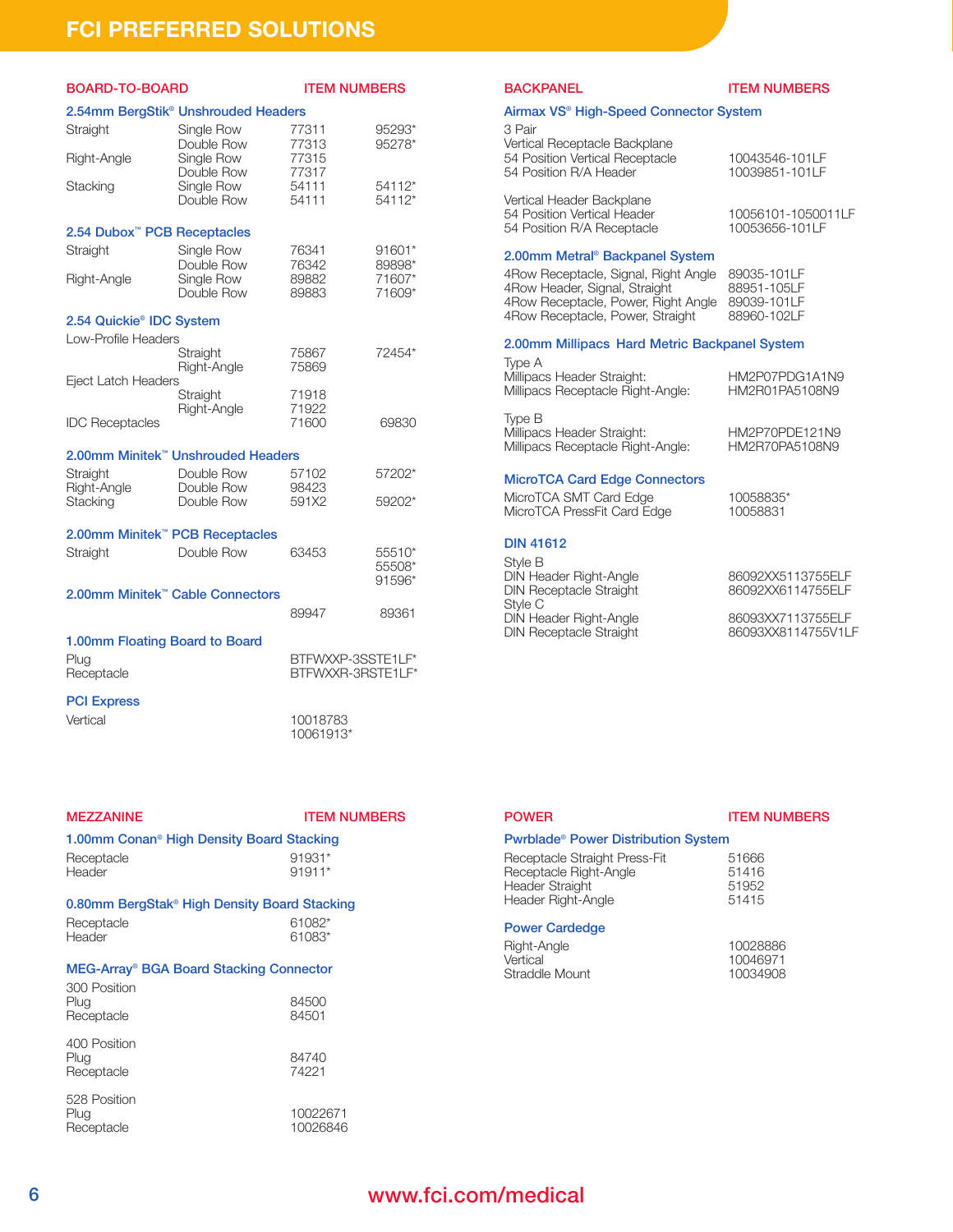## **FCI PREFERRED SOLUTIONS**

| <b>MEMORY</b>                                                                                                  |                                                        | <b>ITEM NUMBERS</b>                            |                               |
|----------------------------------------------------------------------------------------------------------------|--------------------------------------------------------|------------------------------------------------|-------------------------------|
| <b>Flash Memory</b>                                                                                            |                                                        |                                                |                               |
| SD Card Headers                                                                                                | Push-Push                                              | 10022711*<br>10033295*                         |                               |
| Compact Flash Headers                                                                                          |                                                        | 10042841*<br>10017963*<br>10017964*            |                               |
|                                                                                                                | Ejector (right)<br>Ejector (left)<br>Ejector (push)    | 10038393*<br>10044080<br>10044081<br>10017964  |                               |
| <b>Smart Card</b><br>200K cycles<br>30K - 100K cycles                                                          |                                                        | 7361E05<br>7334L26                             | 7312E02                       |
| <b>Host Connectors</b>                                                                                         | ExpressCard <sup>®</sup> Host & Card Connector Systems |                                                |                               |
| Universal Host Systems                                                                                         | 0.0mm standoff<br>2.2mm standoff                       | 10056265<br>10030584<br>10038774               |                               |
| <b>DDR</b><br>240 pos DDR2<br>200 pos DDR SO DIMM<br>240 pos DDR2 SO DIMM                                      |                                                        | 10005639<br>59654<br>10033853                  | 10037402<br>59355<br>10033854 |
| <b>Sockets</b><br><b>PLCC</b><br>Mini PLCC                                                                     |                                                        | 54020                                          | 69802*<br>56484*              |
| <b>PCMCIA Card Headers</b><br>CardBus 3.3V<br>PCMCIA 3.3V<br>PCMCIA 5.0V                                       | Single<br>Single<br>Double<br>Single<br>Double         | 71209*<br>74423*<br>61124*<br>74443*<br>95562* | 74054*<br>84648<br>92140      |
| <b>PCMCIA Card Kit</b><br>PCMCIA Card Shield<br>PCMCIA Receptacle<br>CardBus Card Shield<br>CardBus Receptacle |                                                        | 57924<br>10014744*<br>10017657<br>0014744*     | 83818                         |
| <b>WIRE-TO-BOARD</b>                                                                                           |                                                        | <b>ITEM NUMBERS</b>                            |                               |
| Straight Single Row 76384<br>Double Row                                                                        | 2.54mm Dubox <sup>™</sup> Shrouded Headers             | 76385                                          |                               |
| Right-Angle Single Row<br>Right-Angle Double Row                                                               |                                                        | 76382<br>76383                                 |                               |
| 2.54mm Dubox <sup>™</sup> CTW Housings<br>Single Row<br>Double Row                                             |                                                        | 65240<br>65239                                 |                               |
| 2.54mm Dubox <sup>™</sup> CTW Terminal                                                                         |                                                        | 76347                                          |                               |
| 2.00mm Minitek™ CTW Headers<br>Straight Double Row<br>Right-Angle Double Row                                   |                                                        | 98414<br>98464                                 | 98424*                        |
| 2.00mm Minitek <sup>™</sup> CTW Housings<br>Double Row                                                         |                                                        | 90311                                          |                               |
| 2.00mm Minitek™ CTW contact                                                                                    |                                                        | 77138                                          |                               |

## FLEX CABLE TO BOARD **ITEM NUMBERS**

| 0.50mm FFC-FPC Connectors |            |                   |  |  |
|---------------------------|------------|-------------------|--|--|
| Right-Angle<br>Straight   | 7IF<br>7IF | SFVxxR*<br>62674* |  |  |
| 1.00mm FFC-FPC Connectors |            |                   |  |  |

| Right-Angle | ZIF. | <b>SLWxxR</b> | SFWxxR* |
|-------------|------|---------------|---------|
| Straight    | ZIF  | SLWxxS        | SFWxxS* |
| Right-Angle | LIE. | HI WxxR       | HFWxxR* |
| Straight    | LIE. | <b>HLWxxS</b> | HFWxxS* |
|             |      |               |         |

### 2.54mm Clincher™ Snap Shut Systems

#### Receptacles 66226<br>
Headers 65801 Headers

### 2.54mm Duflex™ Contacts and Housings

| Housings | Single Row | 67013 |
|----------|------------|-------|
|          | Double Row | 66097 |
| Contacts |            | 76785 |

### INPUT/OUTPUT ITEM NUMBERS

## USB Receptacles

| <b>USD NECEPIACIES</b> |        |          |        |
|------------------------|--------|----------|--------|
| Right-Angle            | Type A | 67520    | 67583* |
| Right-Angle            | Type B | 61729    |        |
| USB+Power              |        | 55917    | 57489  |
|                        |        | 10011029 |        |

## USB Plugs

| Straight  | Type A | 74033 | 10033425* |
|-----------|--------|-------|-----------|
| Straight  | Type B | 61730 |           |
| USB+Power |        | 74233 | 57496     |

| Straight  | Ivpe B | 61730 |       |
|-----------|--------|-------|-------|
| USB+Power |        | 74233 | 57496 |

| <b>D-Sub Receptacles</b> |                       |              |
|--------------------------|-----------------------|--------------|
| Straight                 | Screw Lock UNC        | DxxS24A4GL00 |
|                          | Insert M <sub>3</sub> | DxxS24A4GV00 |
| Right-Angle              | Screw Lock UNC        | DxxS13E4GX00 |
|                          | Insert M <sub>3</sub> | DxxS13E4GL00 |

#### D-Sub Headers

| Straight    | Screw Lock UNC                          | DxxS24A4GL00                 |
|-------------|-----------------------------------------|------------------------------|
| Right-Angle | Insert M <sub>3</sub><br>Screw Lock UNC | DxxS24A4GV00<br>DxxP13E4GX00 |
|             | Insert M <sub>3</sub>                   | DxxP13E4GL00                 |

## Modular Jacks

| Right-Angle | 4 pos Cat 3 | 68897    | 73306* |
|-------------|-------------|----------|--------|
|             | 6 pos Cat 3 | 68898    | 73305* |
|             | 8 pos Cat 3 | 68899    | 73304* |
|             | 8 pos Cat 5 | 10034931 |        |
| Straight    | 4 pos Cat 3 | 69253    | 98431* |
|             | 6 pos Cat 3 | 69254    | 98432* |
|             | 8 pos Cat 3 | 69255    | 98435* |

## DVI

Right-Angle 10030970 10025074

## **Densishield**

Receptacle 10044471<br>Plug 10054999

## **SATA**

Right-Angle Plug 7 pos 10035692<br>Vertical Plug 7 pos 10035690 Vertical Device Headers 10052369\*<br>
Host Receptacles 10029065\* Right-Angle Host Receptacles

10025246

10054999

10035690 10035691\*<br>10025024 Receptacle 7 pos 10025024<br>Device Headers 10052369\* Host Receptacles 10029065\*<br>Host Receptacles 10029364\*

\* Surface Mount Products xx - number of positions